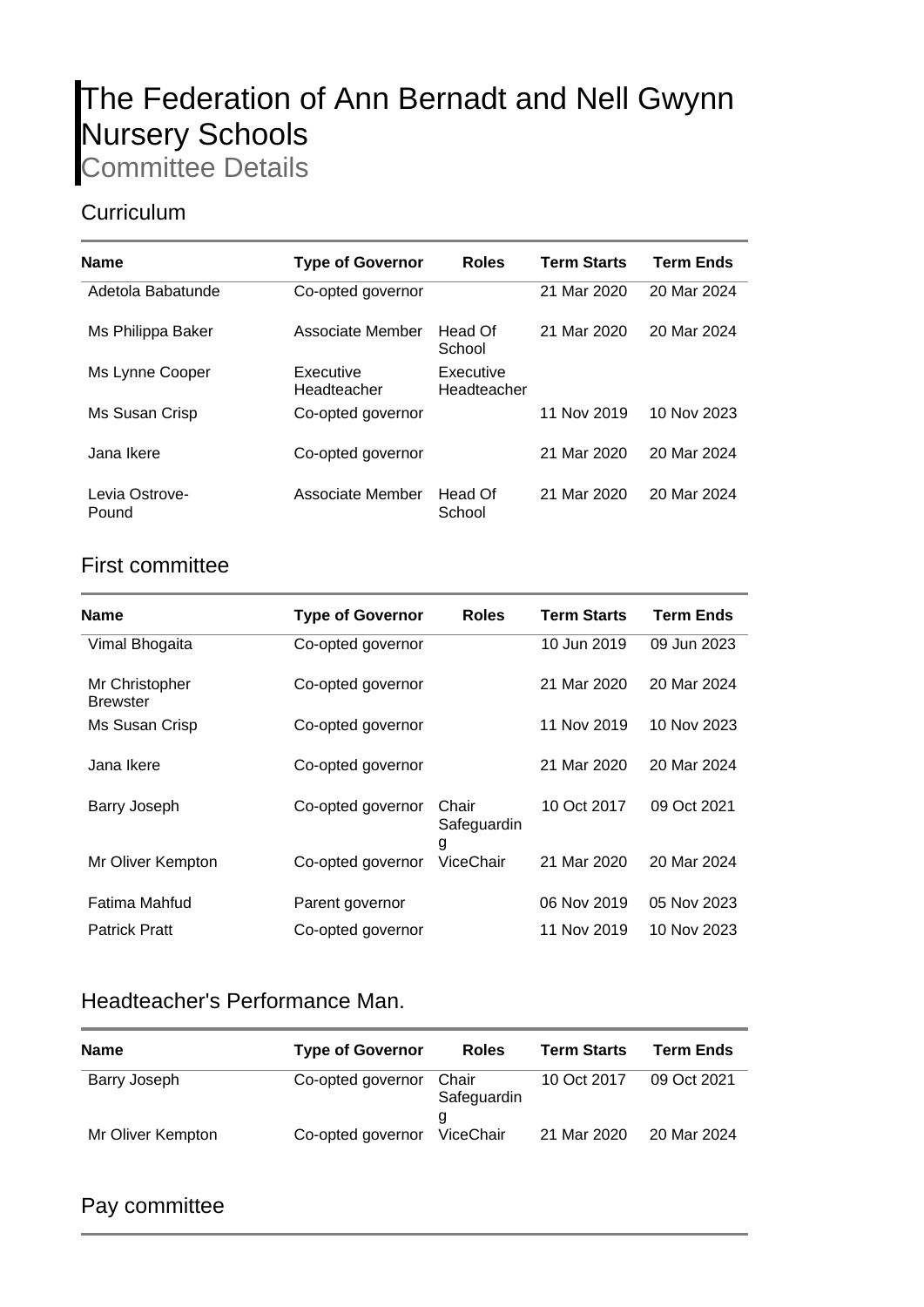| <b>Name</b>          | <b>Type of Governor</b> | <b>Roles</b>         | <b>Term Starts</b> | <b>Term Ends</b> |
|----------------------|-------------------------|----------------------|--------------------|------------------|
| Barry Joseph         | Co-opted governor       | Chair<br>Safeguardin | 10 Oct 2017        | 09 Oct 2021      |
|                      |                         |                      |                    |                  |
| <b>Patrick Pratt</b> | Co-opted governor       |                      | 11 Nov 2019        | 10 Nov 2023      |

# Pay Review Appeal

| <b>Name</b>    | <b>Type of Governor</b> | <b>Roles</b> | <b>Term Starts</b> | Term Ends   |
|----------------|-------------------------|--------------|--------------------|-------------|
| Ms Susan Crisp | Co-opted governor       |              | 11 Nov 2019        | 10 Nov 2023 |
| Jana Ikere     | Co-opted governor       |              | 21 Mar 2020        | 20 Mar 2024 |
| Fatima Mahfud  | Parent governor         |              | 06 Nov 2019        | 05 Nov 2023 |

#### **Resources**

| <b>Name</b>                       |       | <b>Type of Governor</b>            | <b>Roles</b>                           | <b>Term Starts</b> | <b>Term Ends</b> |
|-----------------------------------|-------|------------------------------------|----------------------------------------|--------------------|------------------|
| Ms Lillian Angulo                 |       | Other                              |                                        | 25 Feb 2019        | 24 Feb 2023      |
| Ms Philippa Baker                 |       | Associate Member                   | Head Of<br>School                      | 21 Mar 2020        | 20 Mar 2024      |
| Vimal Bhogaita                    | Chair | Co-opted governor                  |                                        | 10 Jun 2019        | 09 Jun 2023      |
| Mr Christopher<br><b>Brewster</b> |       | Co-opted governor                  |                                        | 21 Mar 2020        | 20 Mar 2024      |
| Liseli Bull                       |       | Co-opted governor                  |                                        | 11 Nov 2019        | 10 Nov 2023      |
| Ms Lynne Cooper                   |       | Executive<br>Headteacher           | Executive<br>Headteacher               |                    |                  |
| Barry Joseph                      |       | Co-opted governor                  | Chair<br>Safeguardin<br>g              | 10 Oct 2017        | 09 Oct 2021      |
| Mr Oliver Kempton                 |       | Co-opted governor                  | ViceChair                              | 21 Mar 2020        | 20 Mar 2024      |
| Levia Ostrove-<br>Pound           |       | Associate Member                   | Head Of<br>School                      | 21 Mar 2020        | 20 Mar 2024      |
| Mr Dipesh Panchal                 |       | Clerk                              | <b>Clerk</b>                           |                    |                  |
| <b>Patrick Pratt</b>              |       | Co-opted governor                  |                                        | 11 Nov 2019        | 10 Nov 2023      |
| Janet Walker<br>O'Brien           | Chair | <b>Local Authority</b><br>Governor | Chair<br><b>Vice Chair</b><br>Co-Chair | 20 Mar 2020        | 19 Mar 2024      |

# Second committee (Appeals)

| <b>Name</b>                       | <b>Type of Governor</b> | <b>Roles</b> | <b>Term Starts</b> | <b>Term Ends</b> |
|-----------------------------------|-------------------------|--------------|--------------------|------------------|
| Vimal Bhogaita                    | Co-opted governor       |              | 10 Jun 2019        | 09 Jun 2023      |
| Mr Christopher<br><b>Brewster</b> | Co-opted governor       |              | 21 Mar 2020        | 20 Mar 2024      |
| Ms Susan Crisp                    | Co-opted governor       |              | 11 Nov 2019        | 10 Nov 2023      |